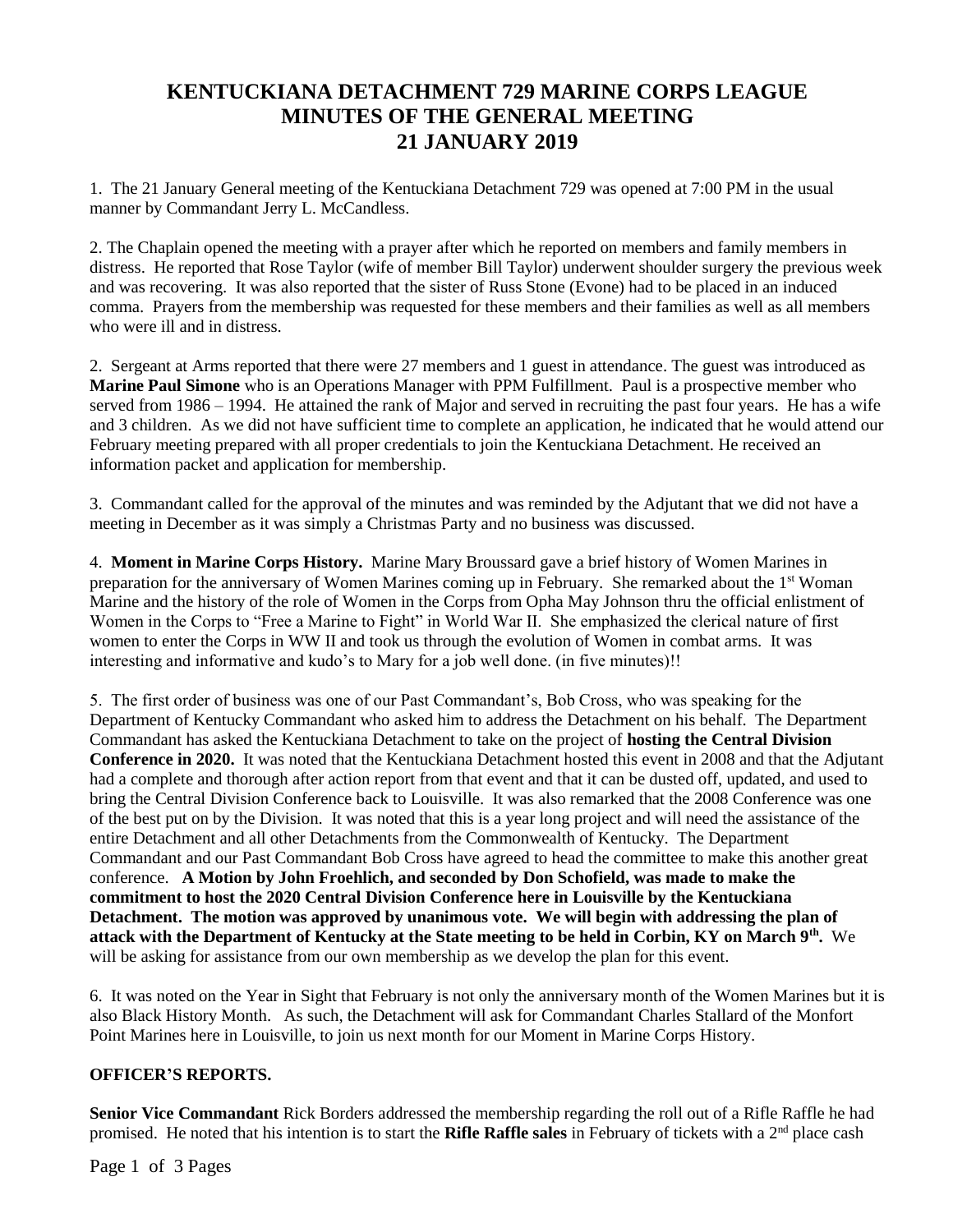prize and 3<sup>rd</sup> place prize from the KY Gun Club for use. The plan is to have 1200 tickets to be sold. Rick indicated that we would also decide on a project in which to distribute the funds.

**Junior Vice Commandant** Phil Hughes emphasized the distribution of calling card to increase membership. He also encouraged members to active in the community by wearing Marine Corps covers and jackets as a way to promote the Detachment and the League to the community. Finally, he indicated that he will be heading the nominating committee for the elections later this year. **NOW IS THE TIME FOR ALL GOOD MARINES TO BE THINKING ABOUT TAKING A LEADERSHIP ROLE IN THE DETACHMENT. Please be ready when asked to serve.**

**Judge Advocate –** C. J. Wychulis indicated that he has been studying the changes in the new By-laws and how it impacts the Detachment. Be ready for changes…beginning with the proper wearing of uniforms.

**Paymaster** Ron Knight made a report of the three Accounts. The Detachment is in good financial situation thanks to all the efforts of our members. The Building Account is giving us a great ability to do things for the Veteran Community and the Rifle Honors Detail is also doing it's part to keep us in the black. Kudo's to both chairpersons of those two activities. Regular account is healthy currently with \$18,078.85. Building Account is showing a good balance as well with \$7,608.18. Gaming Account is currently \$2245.00. He has also taken action on the Charitable Gaming form change for the Financial Gaming Report and completed the Report. Our paymaster s doing a great job keeping us all up to date on reports

**Adjutant** – Al Broussard reported that the Board approved a full page Ad for the Central Division Conference. He will be sending the proof out as soon as possible. The Detachment also received a Thank you note from the Semper Fi Fund thanking us for the \$500.00 donation in December which was read to the members present. He also gave a report on the Rifle Honors detail income from the KDVA and other donations. Current donations from Rifle Honors was in excess of \$4500.00 thru the first 6 months of the Fiscal year. Finally, It is that time of the year for nominations to Central Division for Marine of the Year. Al Broussard made a case for nominating Cletis Evans, and indicated he would make an all call for nominations for others.

**Quartermaster: A** shout out to our Quartermaster for his keeping our members in the correct uniforms. Asked Honors Detail members for glove sizes as we need to order additional gloves for the Honors detail. Ear Muffs have been provided to all the Honors Detail members.

## **COMMITTEE REPORTS**

**Roving Mess:** John Froehlich indicated that there would be a Valentine Day Party with live entertainment in lieu of a Roving Mess for February. It will be held at the Marine House on Tuesday February 12, 2019 at 12:30 PM. Soft drinks and coffee available – bring your own booze!. All hands welcome.

**Toys for Tots:** Cletis Evans thanked the Detachment for a very successful year indicating that this year had it challenges but through a team effort we had a very successful year. Of note he offered that 44,461 toys were distributed to 16, 243 children, 2500 bicycles and 1751 child bikes were distributed with only 81 bikes left over. He indicated that the hero of this year's campaign was Mission B-B-Q for providing warehouse space at their location. He also indicated that Jennifer Lawrence (actress) will use her resourses to try to find us a building before the next campaign. The TFT Team amassed over 551 hours in this year's campaign. (see attached report)

**Building Report:** Mary Broussard reported that the building was shut down for two weeks and underwent an annual maintenance week. New lights (LED), painting, repairing and touch up painting was accomplished. Kudos to the following Marines and Auxiliary: Nancy Wallace, Patty Cross, Mike Rice, Otis and Kathy Phelps, Bob Cross, Russ Stone and many other members joined this crew to make that happen. Rentals have resumed and the building is generating much interest and business from the community.

**Benevolence Committee**: Dan Haddix was added as a member of the Board of Directors for his duties as the Chairperson of this committee. He reported no applications received during this period. He also noted that the